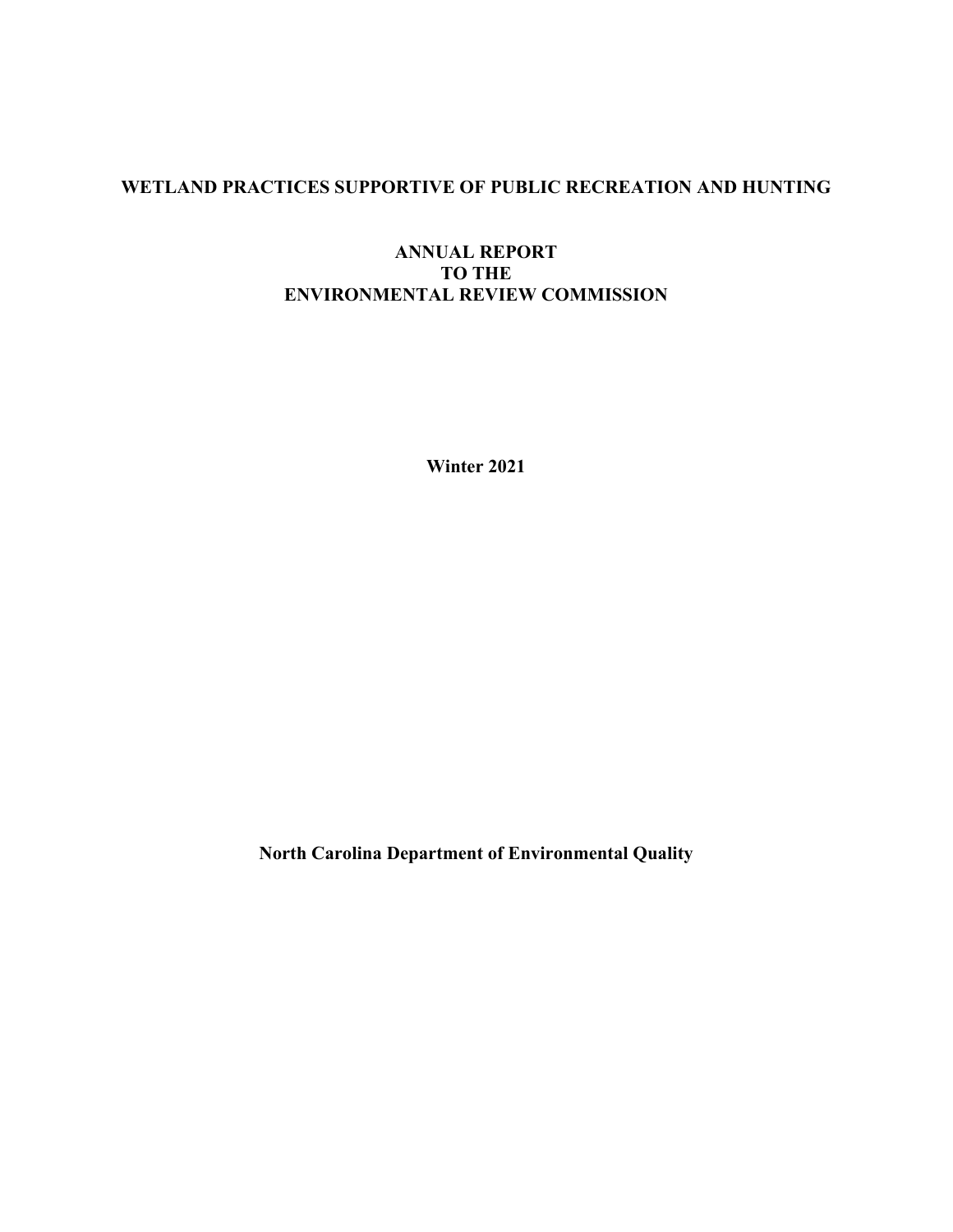# **TABLE OF CONTENTS**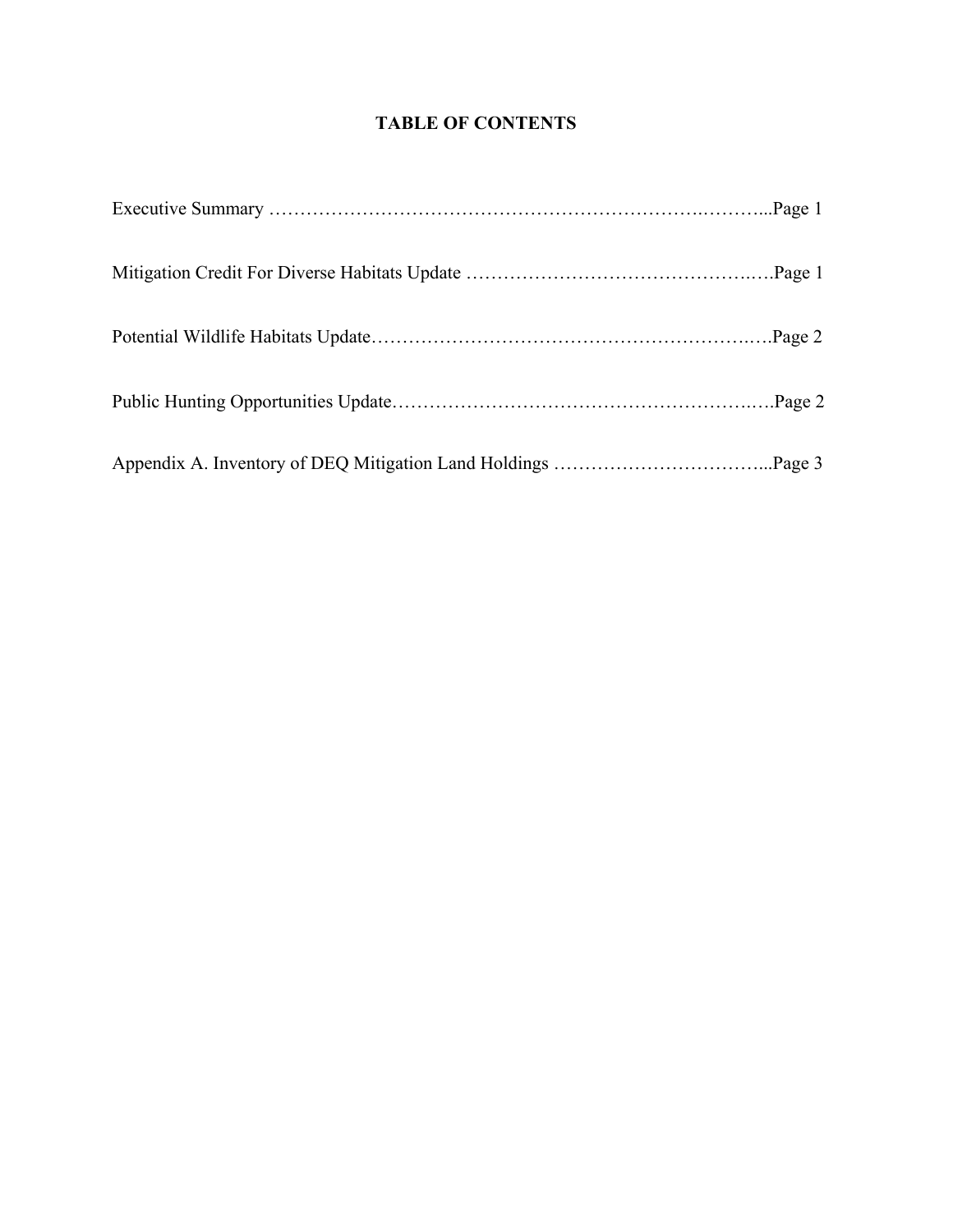#### **EXECUTIVE SUMMARY**

Pursuant to NC General Statute 143-214.15 the Department of Environmental Quality (Department) reports annually to the Environmental Review Commission on the actions taken to encourage wetland mitigation practices supportive of public recreation and hunting on mitigation sites. The Department's mitigation sites are comprised of lands owned in fee and conservation easements held on private lands. The following report reflects the Department's supportive activities for Calendar Year 2020. This is the fourth annual report prepared pursuant to NC General Statute 143-214.15.

## **MITIGATION CREDIT FOR DIVERSE HABITATS UPDATE**

As a member of the North Carolina Interagency Review Team (IRT), the Division of Water Resources (DWR) works with the US Army Corps of Engineers as well as the NC Wildlife Resources Commission (WRC) staff and other agencies to ensure that the appropriate wetland and stream mitigation is taking place for impacts to those resources, and analyzes sites for the appropriate mitigation credit.

During 2020, DWR worked with the IRT on promoting larger more contiguous stream and wetland mitigation sites. These sites can allow for greater system-level functional uplift by including critical connections from headwater wetlands and seeps to zero order and first order tributaries to segments of the higher order streams. Additionally, the IRT worked with Mitigation Bank Providers and Division of Mitigation Services (DMS) to encourage encompassing wider stream buffers and buffers along wetland areas within site conservation easements. Wider buffers allow for improved resource protection and inclusion of a greater diversity of habitats and ecological community types. DWR also supported proposals made by DMS and bank providers to include a mosaic of wetland types within appropriate sites, and worked with them on site-specific monitoring and success criteria.

DWR also participated in the IRT Vegetation Workgroup. The Workgroup was established to review trends in species diversity and appropriateness proposed for planting in sites across the state's ecoregions, and work with bank providers and DMS on measures to enhance site species diversity and successful target community establishment.

DWR and WRC staff continue to coordinate with other IRT members to optimize the amount of stream and wetland diverse habitats that occur on mitigation sites in North Carolina.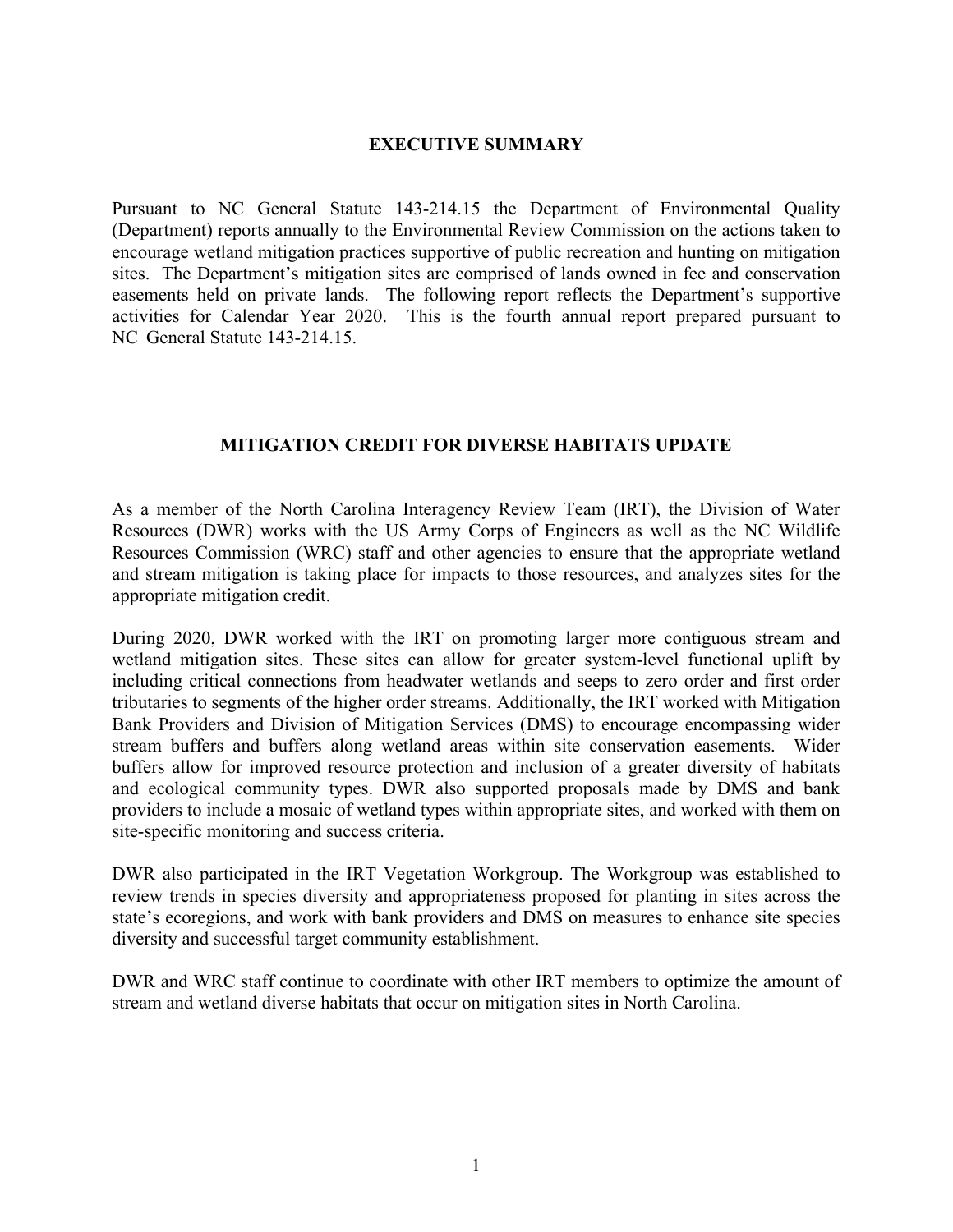### **POTENTIAL WILDLIFE HABITATS UPDATE**

To conserve, protect and enhance the natural resources of North Carolina, the Department protects mitigation properties through conservation easement (ABE), fee simple deed acquisition (ABD), and re-allocation (ROL) of State-owned lands. These land holdings are managed in perpetuity to protect water quality, wildlife habitat, open space, and compensatory mitigation credits.

For calendar year 2020 the Department held mitigation interest in 1242 parcels across the state. This includes 4 property re-allocations, 25 properties held in deed, and 1213 properties held in conservation easement. An inventory of the Department's ABD and ROL mitigation lands with determinations of potential wildlife habitats can be found in **Appendix A** of this report. This inventory has been provided to the Wildlife Resources Commission and the Department continues to consult with the WRC to determine which mitigation land holdings qualify as potential wildlife habitats.

### **PUBLIC HUNTING OPPORTUNITIES UPDATE**

Since the inception of the mitigation program the Department has provided public hunting opportunities on select ABD mitigation properties thru the award of term-limited hunting leases. Currently the Department leases approximately 5073 acres of mitigation lands for hunting. In 2021 the Department plans to make an additional 64 acres of mitigation lands available for hunting leases.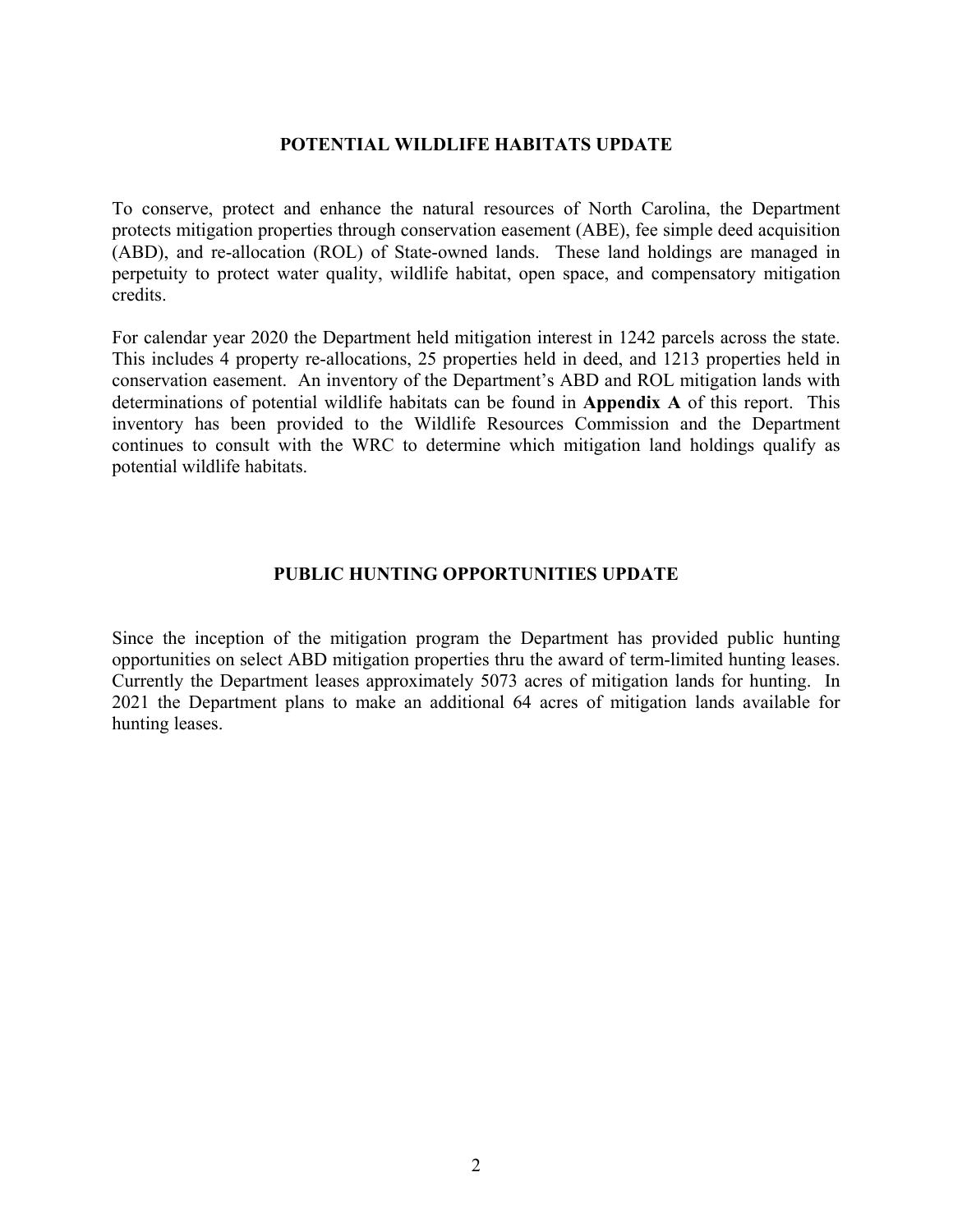# **APPENDIX A**

**ABD and ROL Mitigation Land Holdings with Retained Hunting Rights**